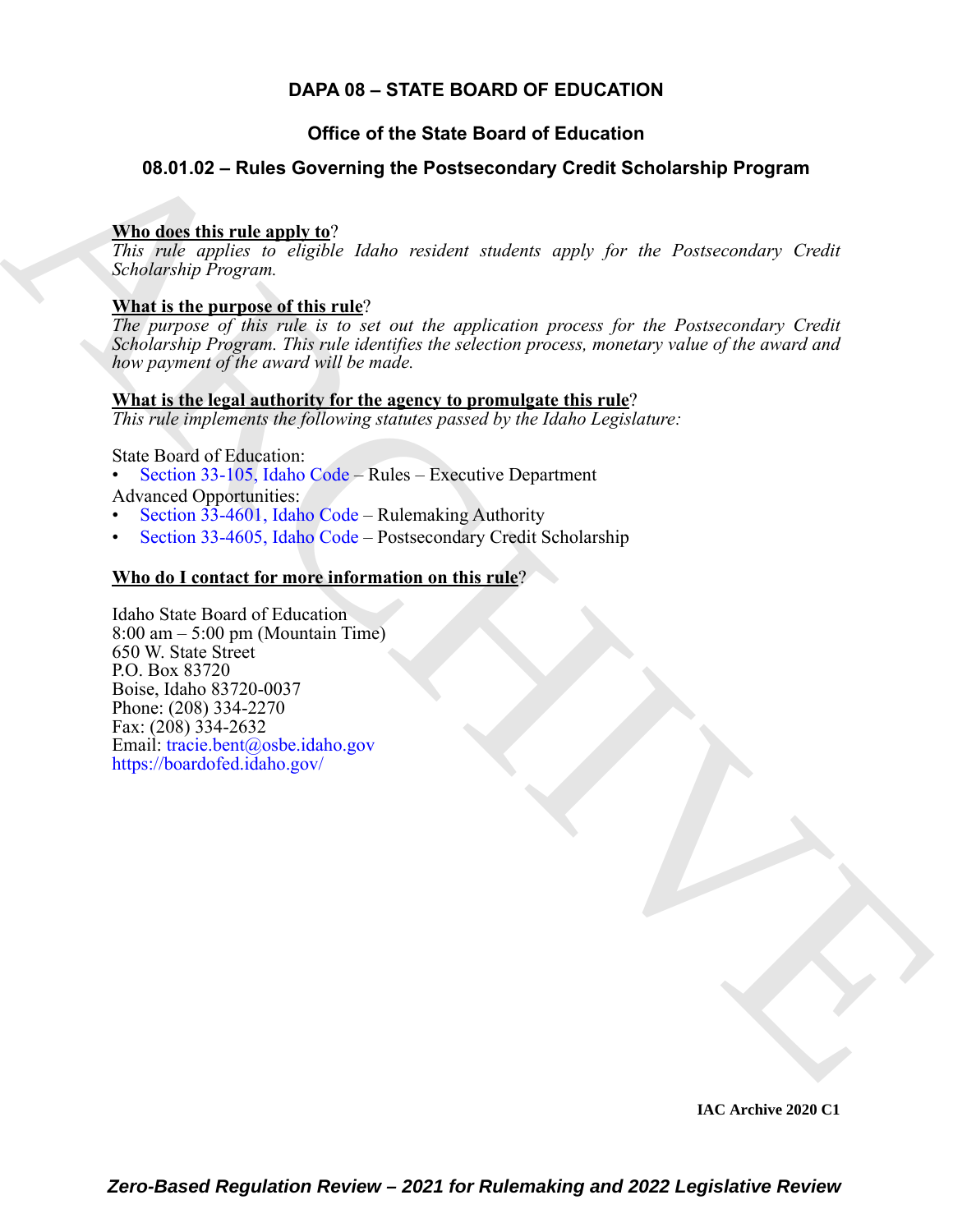# **Table of Contents**

# **IDAPA 08 - STATE BOARD OF EDUCATION**

## 08.01.02 - Rules Governing the Postsecondary Credit Scholarship Program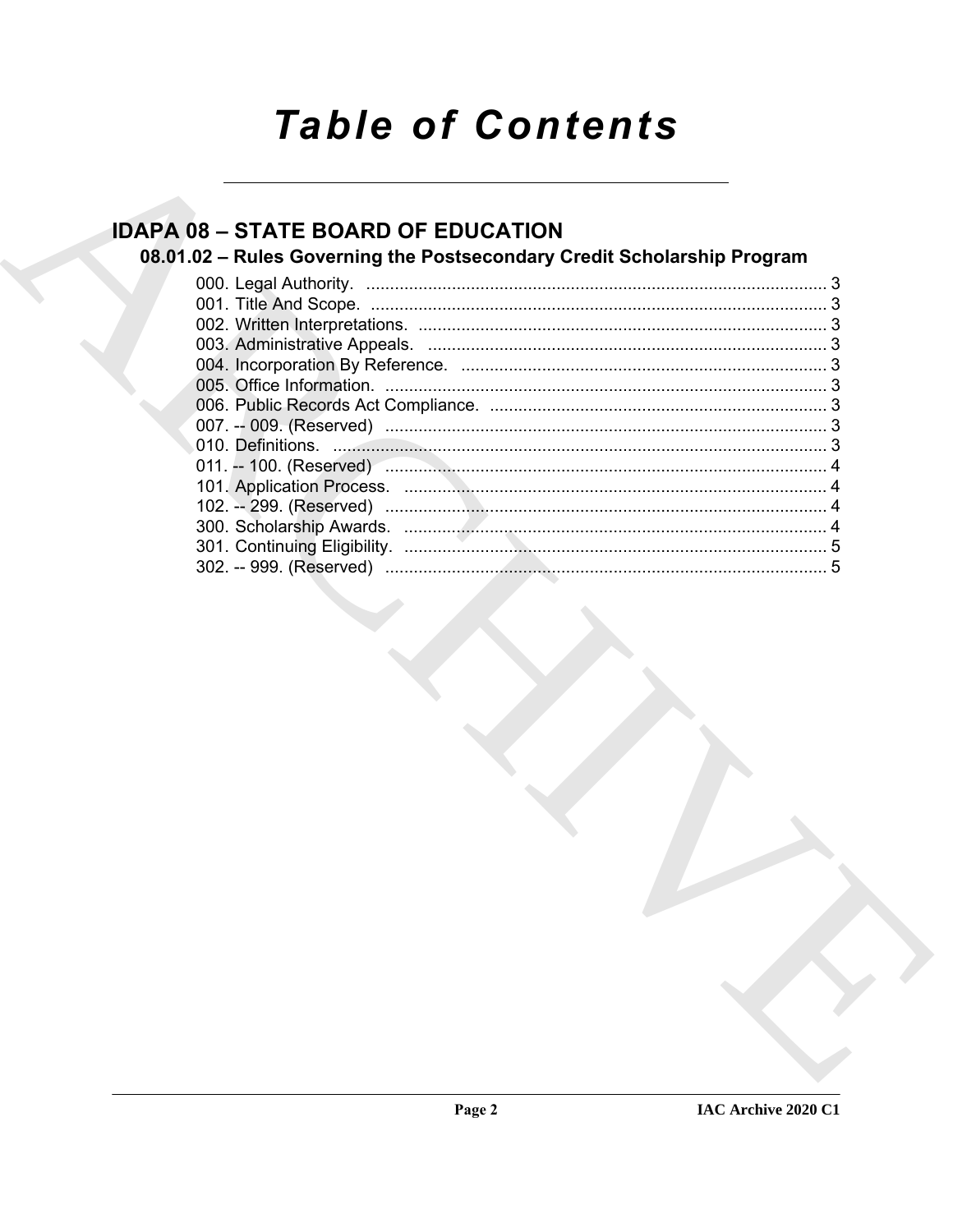### **IDAPA 08 – STATE BOARD OF EDUCATION**

### <span id="page-2-17"></span><span id="page-2-1"></span><span id="page-2-0"></span>**08.01.02 – RULES GOVERNING THE POSTSECONDARY CREDIT SCHOLARSHIP PROGRAM**

### <span id="page-2-2"></span>**000. LEGAL AUTHORITY.**

### <span id="page-2-20"></span><span id="page-2-3"></span>**001. TITLE AND SCOPE.**

### <span id="page-2-21"></span><span id="page-2-4"></span>**002. WRITTEN INTERPRETATIONS.**

### <span id="page-2-11"></span><span id="page-2-5"></span>**003. ADMINISTRATIVE APPEALS.**

### <span id="page-2-16"></span><span id="page-2-6"></span>**004. INCORPORATION BY REFERENCE.**

<span id="page-2-18"></span>

| There are no documents that have been incorporated by reference into these rules. | $(3-29-17)$ |
|-----------------------------------------------------------------------------------|-------------|
|                                                                                   |             |

### <span id="page-2-19"></span><span id="page-2-15"></span><span id="page-2-14"></span><span id="page-2-13"></span><span id="page-2-12"></span><span id="page-2-10"></span><span id="page-2-9"></span><span id="page-2-8"></span><span id="page-2-7"></span>**005. OFFICE INFORMATION.**

|  | 000.          |                              | LEGAL AUTHORITY.<br>In accordance with Sections 33-105, 33-4601A, and 33-4605, Idaho Code the State Board of Education (Board) is<br>authorized to promulgate rules implementing the provisions of Title 33, Chapter 46, Idaho Code.                                                                                                       | $(3-29-17)$ |
|--|---------------|------------------------------|--------------------------------------------------------------------------------------------------------------------------------------------------------------------------------------------------------------------------------------------------------------------------------------------------------------------------------------------|-------------|
|  | 001.          |                              | <b>TITLE AND SCOPE.</b>                                                                                                                                                                                                                                                                                                                    |             |
|  |               | 01.<br>Scholarship Program." | Title. These rules are titled IDAPA 08.01.02, "Rules Governing the Postsecondary Credit                                                                                                                                                                                                                                                    | $(3-29-17)$ |
|  |               | 02.                          | Scope. These rules constitute the requirements for the Postsecondary Credit Scholarship Program.                                                                                                                                                                                                                                           | $(3-29-17)$ |
|  | 002.          |                              | WRITTEN INTERPRETATIONS.<br>In accordance with Section $67-5201(19)(b)(iv)$ , Idaho Code, written interpretations, if any, of the rules of this chapter<br>are available at the Office of the State Board of Education.                                                                                                                    | $(3-29-17)$ |
|  | 003.          |                              | <b>ADMINISTRATIVE APPEALS.</b><br>Unless otherwise provided for in the rules of the Board or in the Board Governing Policies and Procedures, all<br>administrative appeals allowed by law shall be conducted as provided herein.                                                                                                           | $(3-29-17)$ |
|  | 004.          |                              | <b>INCORPORATION BY REFERENCE.</b><br>There are no documents that have been incorporated by reference into these rules.                                                                                                                                                                                                                    | $(3-29-17)$ |
|  | 005.          |                              | <b>OFFICE INFORMATION.</b>                                                                                                                                                                                                                                                                                                                 |             |
|  |               | 01.<br>and legal holidays.   | Office Hours. The offices of the Board are open from 8 a.m. to 5 p.m., except Saturday, Sunday,                                                                                                                                                                                                                                            | $(3-29-17)$ |
|  |               | 02.                          | Street Address. The offices of the Board are located at 650 W. State Street, Boise, Idaho.                                                                                                                                                                                                                                                 | $(3-29-17)$ |
|  |               | 03.                          | Mailing Address. The mailing address of the Board is P.O. Box 83720, Boise, Idaho 83720-0037.                                                                                                                                                                                                                                              | $(3-29-17)$ |
|  |               | 04.                          | Telephone Number. The telephone number of the Board is (208) 334-2270.                                                                                                                                                                                                                                                                     | $(3-29-17)$ |
|  |               | 05.                          | Facsimile. The facsimile number of the Board is (208) 334-2632.                                                                                                                                                                                                                                                                            | $(3-29-17)$ |
|  |               | 06.                          | Web Address. The electronic address of the Board of Education is https://boardofed.idaho.gov.                                                                                                                                                                                                                                              | $(3-29-17)$ |
|  | 006.          |                              | PUBLIC RECORDS ACT COMPLIANCE.<br>These rules are subject to the provisions of the Idaho Public Records Act, Title 74, Chapter 1, Idaho Code. (3-29-17)                                                                                                                                                                                    |             |
|  | $007. - 009.$ |                              | (RESERVED)                                                                                                                                                                                                                                                                                                                                 |             |
|  | 010.          |                              | DEFINITIONS.<br>For the purposes of this section the following definitions apply:                                                                                                                                                                                                                                                          | $(3-29-17)$ |
|  |               | 01.                          | Academic Merit Based Scholarship. A scholarship in which a minimum academic standard must<br>be met to be eligible for the scholarship.                                                                                                                                                                                                    | $(3-29-17)$ |
|  |               | 02.                          | Board. Idaho State Board of Education.                                                                                                                                                                                                                                                                                                     | $(3-29-17)$ |
|  |               | 03.                          | Business Scholarship. A competitive scholarship awarded from a business entity registered with<br>the Idaho Secretary of State or other state or federal entity that registers businesses and whose purpose is not<br>postsecondary education nor is the entity affiliated with a postsecondary educational institution; or an association |             |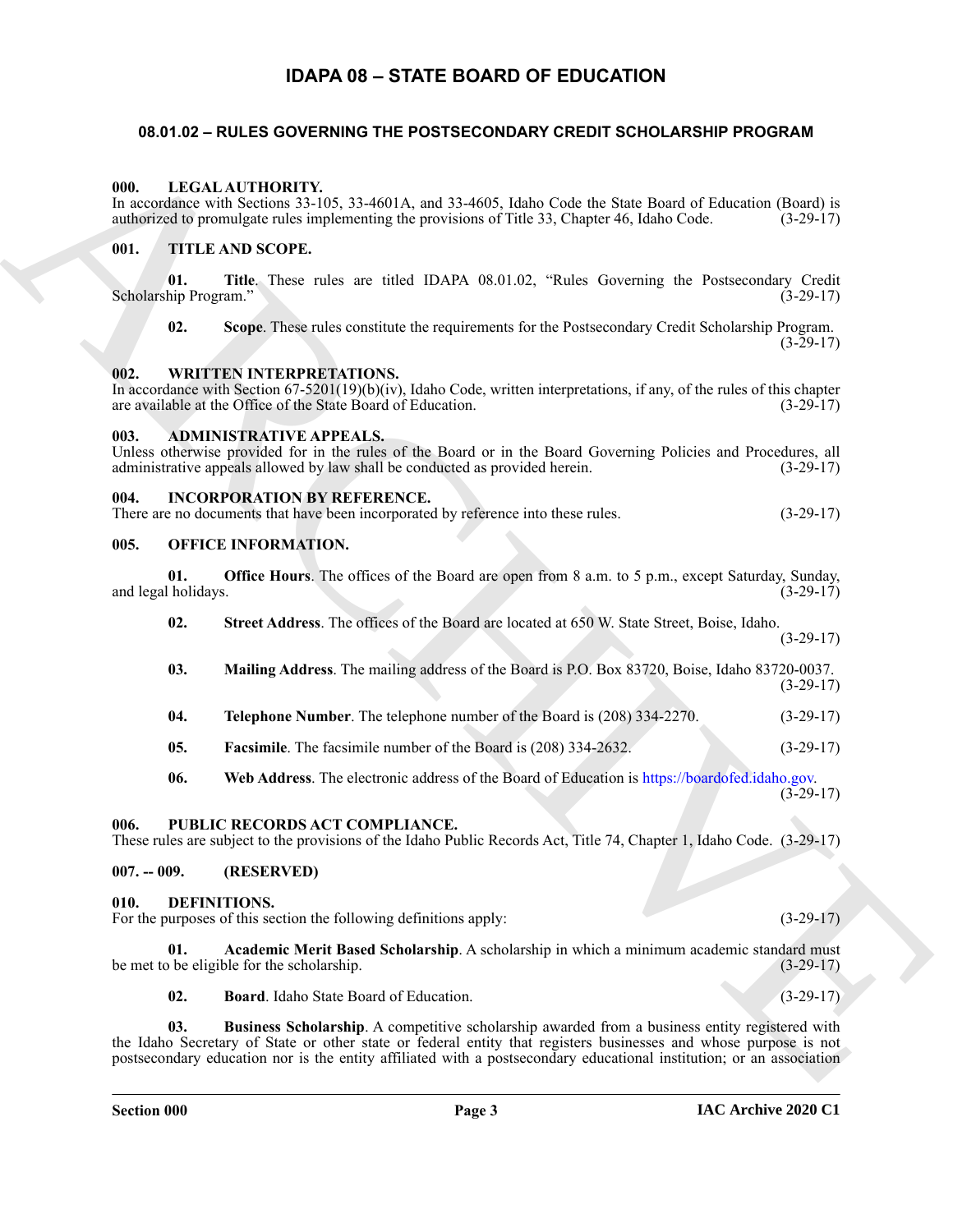representing businesses as described herein. (3-29-17)

<span id="page-3-15"></span><span id="page-3-14"></span><span id="page-3-13"></span>**04. Executive Director**. Executive Director for the Idaho State Board of Education. (3-29-17)

**05. Grade Point Average (GPA)**. Average secondary grade earned by a student, figured by dividing the grade points earned by the number of credits attempted. (3-29-17)

**06.** Industry Scholarship. A competitive scholarship in which the recipient must enter into a program for a specific occupational area. of study for a specific occupational area.

### <span id="page-3-0"></span>**011. -- 100. (RESERVED)**

### <span id="page-3-8"></span><span id="page-3-4"></span><span id="page-3-1"></span>**101. APPLICATION PROCESS.**

Since Board of Entremotive Section 1981<br>
Access and the state of the state of the state of the state of the state of the state of the state of the state of the state of the state of the state of the state of the state of **01. Initial Applications**. An eligible student must complete and submit the scholarship program application to the Board electronically on or before the date specified in the application, but not later than June 1 for guaranteed consideration of an award during the proceeding fall academic term. An applicant without electronic capabilities may submit an application on the form established by the Executive Director through the United States Postal Service. Applications received, or postmarked after March 1 of each year must be received at least 60 days prior to the start of the term for which the applicant has enrolled for consideration during the next academic term.

(3-29-17)

<span id="page-3-5"></span>**02. Communication with State Officials**. Failure to respond within the time period specified will result in cancellation of the application or forfeiture of the scholarship unless extenuating circumstances are involved and approved by the Executive Director or designee. (3-29-17)

<span id="page-3-2"></span>**102. -- 299. (RESERVED)**

### <span id="page-3-11"></span><span id="page-3-3"></span>**300. SCHOLARSHIP AWARDS.**

<span id="page-3-12"></span>**01. Selection Process**. Scholarship awards will be based on the availability of scholarship program funds. In the event more eligible applications are received than funds are available, those applications received by June 1 of each year will be awarded based on their GPA ranking. Applications received after June 1 of each year will only be considered after all initial applications have been processed and awardees have accepted or rejected their awards, and will be based on their GPA ranking. awards, and will be based on their GPA ranking.

<span id="page-3-9"></span>**02. Monetary Value of the Opportunity Scholarship**. The monetary value of the award will be based on the maximum amount the applicant is eligible to receive based on the number of postsecondary credits accepted by the institution they attend and the amount of the matching scholarship for each year they are eligible. The award amount shall not be more than the matching merit based business or industry scholarship received by the applicant within the limits of the maximum eligible amount.  $(3-29-17)$ 

<span id="page-3-10"></span>**03. Payment**. Payment of scholarship award will be made in the name of the recipient and will be sent to the designated official at the eligible Idaho postsecondary educational institution in which the recipient is enrolled. The official must transmit the payment to the recipient student's account within a reasonable time following receipt of the payment. (3-29-17) the payment.

<span id="page-3-6"></span>**04. Duration**. Scholarships will be awarded on an annual basis and payments will correspond to academic terms, semesters, or equivalent units. In no instance will the entire amount of a scholarship be paid in advance to, or on behalf of, a scholarship recipient. The scholarship is valid for up to four (4) educational years from the date the recipient graduated from high school. Awards are contingent on annual appropriations by the legislature and continued eligibility of the student. (3-29-17)

<span id="page-3-7"></span>**05. Eligibility**. If a student receives a scholarship payment and it is later determined that the student did not meet all of the scholarship program eligibility requirements, then the student is considered in overpayment status, and the remaining program funds must be returned to the Office of the State Board of Education. (3-29and the remaining program funds must be returned to the Office of the State Board of Education.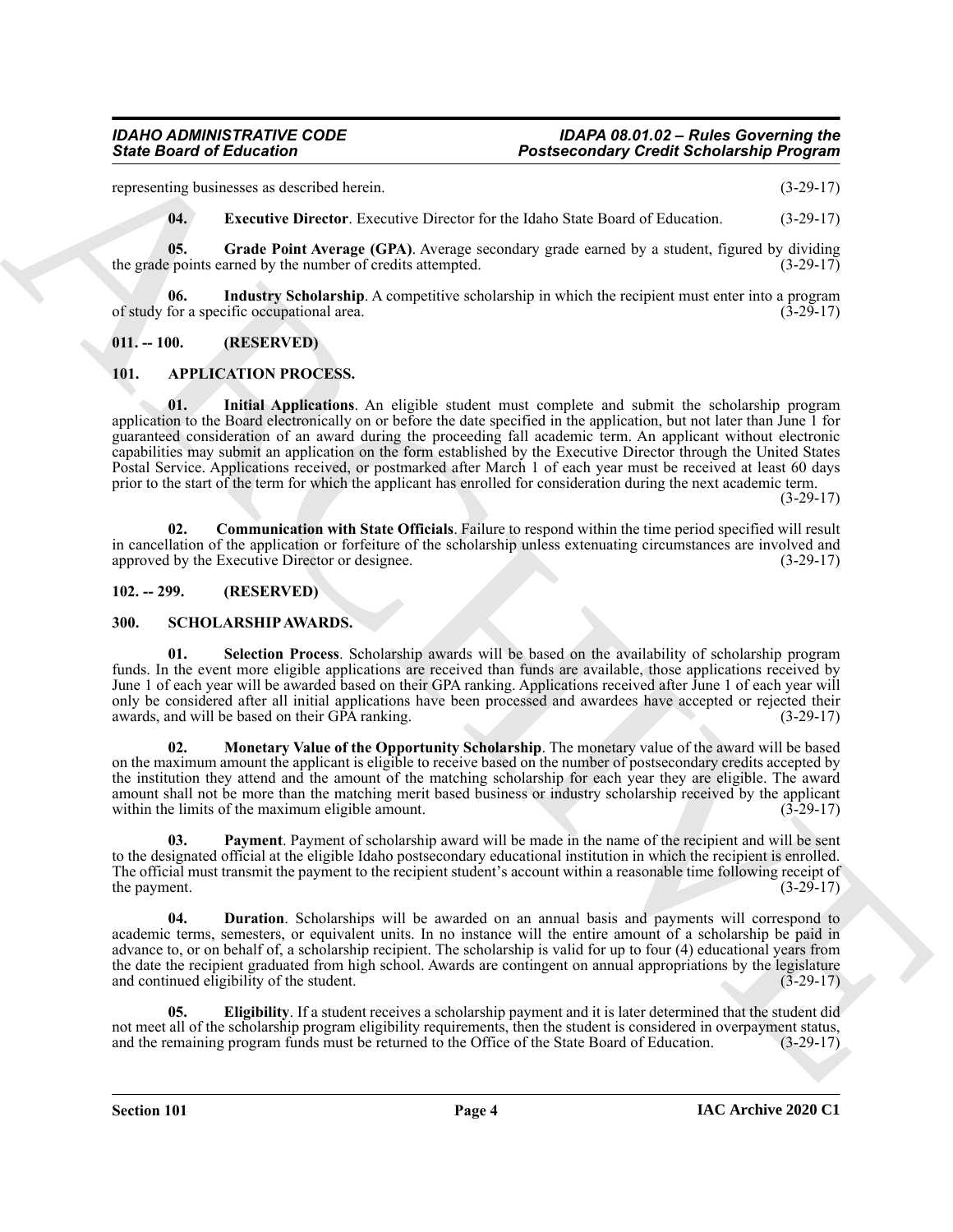### *IDAHO ADMINISTRATIVE CODE IDAPA 08.01.02 – Rules Governing the* **Postsecondary Credit Scholarship Program**

### <span id="page-4-2"></span><span id="page-4-0"></span>**301. CONTINUING ELIGIBILITY.**

<span id="page-4-3"></span>To remain eligible for the scholarship, the recipient must comply with all of the provisions of the scholarship program and these rules, in addition to the following requirements. (3-29-17) and these rules, in addition to the following requirements.

For Brazil of Fig. Excelse the state of the state of the state of the state of the state of the state of the state of the state of the state of the state of the state of the state of the state of the state of the state of **01. Interruption of Continuous Enrollment**. A student may request an interruption of continuous enrollment for eligible students due to military service in the United States armed forces, medical circumstances, or extenuating circumstances approved by the Executive Director. A scholarship recipient whose continuous enrollment is interrupted for more than four (4) months but less than two (2) years for any reason and who intends to re-enroll in an eligible Idaho postsecondary educational institution must file a letter of intent to withdraw no later than sixty (60) days prior to the first day of the academic term of the discontinued attendance to the Office of the State Board of Education. Failure to do so may result in forfeiture of the scholarship. In addition, the individual must file a statement with the Board declaring his intent to re-enroll as a full-time student in an academic or career-technical program in an eligible Idaho postsecondary educational institution for the succeeding academic year no later than thirty (30) days prior to the first day of the academic term in which the individual intends to re-enroll and within two (2) years of the approval of the request to withdraw. Failure to do so will result in forfeiture of the scholarship unless an extension has been granted. All requests for extension must be made sixty (60) days prior to the start of the succeeding academic year. At no time may the extension extend beyond the expiration period of the scholarship. At no time may the scholarship award eligibility be extended beyond four (4) years from the date the student graduated from high school.  $(3-29-17)$ 

<span id="page-4-1"></span>**302. -- 999. (RESERVED)**